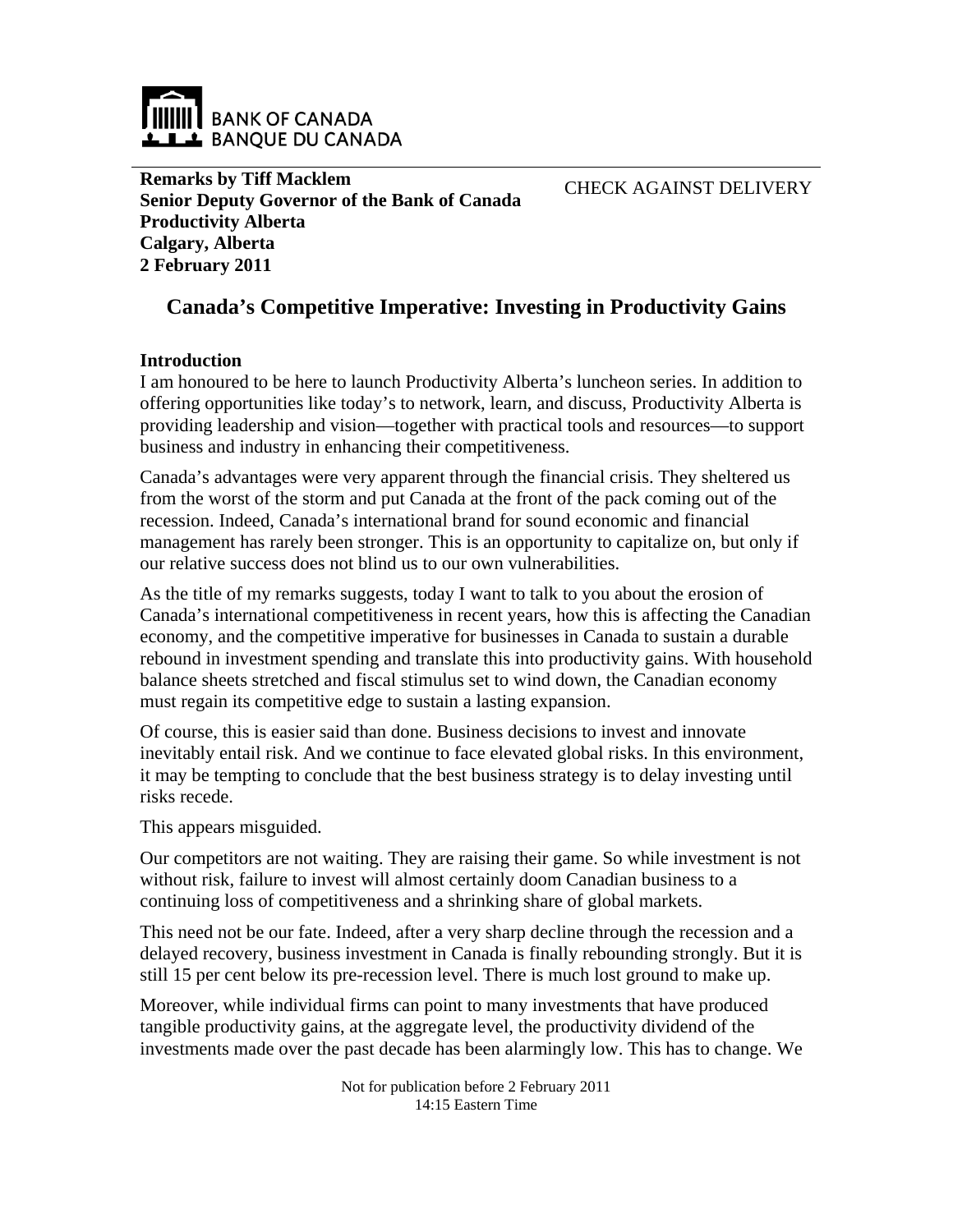need more investment that enhances productivity and improves our international competitiveness so that Canadian businesses can seize the opportunities that arise as the global economic recovery proceeds and markets expand.

Canada's productivity underperformance is an enduring and much-studied feature of our economic landscape. And truth be told, puzzles remain. Nevertheless, the concerted research effort over the past two decades points to several clear conclusions as to what makes some firms more productive than others. I will come back to these lessons.

But first let me review the outlook for the global and Canadian economies, and explore the evidence, the causes and the consequences of Canada's declining competitiveness.

#### **The Global and Canadian Outlooks**

Two weeks ago the Bank of Canada published its updated economic outlook.

The good news is that the global economic recovery has gained momentum. Global markets are expanding, and prices of the commodities Canada exports have increased.

Private domestic demand in the United States has picked up and will be reinforced by recently announced monetary and fiscal stimulus. Growth in Europe has also been slightly stronger than anticipated, although ongoing challenges associated with sovereign and bank balance sheets will limit the pace of the European recovery. Continued strong growth in emerging markets is supporting commodity prices, which have increased significantly since last autumn ([Chart 1](#page-7-0) and [Chart 2](#page-7-0)). With some emerging-market economies overheating, authorities there have begun implementing more restrictive policies with the goal of containing rising inflationary pressures.

The recovery in Canada is proceeding broadly as anticipated, with a period of more modest growth following the strong recovery experienced in late 2009 and early 2010 ([Chart 3](#page-8-0)). Going forward, demand in Canada is projected to rely less on government and household spending and more on investment and net exports [\(Table 1\)](#page-9-0). This rotation of demand is essential to sustaining a durable expansion.

Through 2009–10, government spending contributed one percentage point or more to growth each year, dampening the recession and spurring recovery. But with fiscal stimulus set to unwind as governments begin the return to fiscal balance, the contribution of government spending to growth is expected to turn negative.

Household spending, supported by extraordinary monetary and fiscal stimulus, has provided the most important source of growth since the start of the recovery in the third quarter of 2009, increasing at an average annual rate of 4.3 per cent. With disposable income growing by 2.3 per cent over the same period, the ratio of household debt to disposable income has risen to a record high of 148 per cent, surpassing the comparable ratio for U.S. citizens [\(Chart 4\)](#page-8-0).

With household balance sheets becoming increasingly stretched and consumption unlikely to be bolstered by further gains in house prices, household spending is expected to moderate in line with income growth. But even with this moderation, the savings rate is projected to remain near historic lows, household debt near historic highs, and the share of the economy accounted for by household spending well above its historical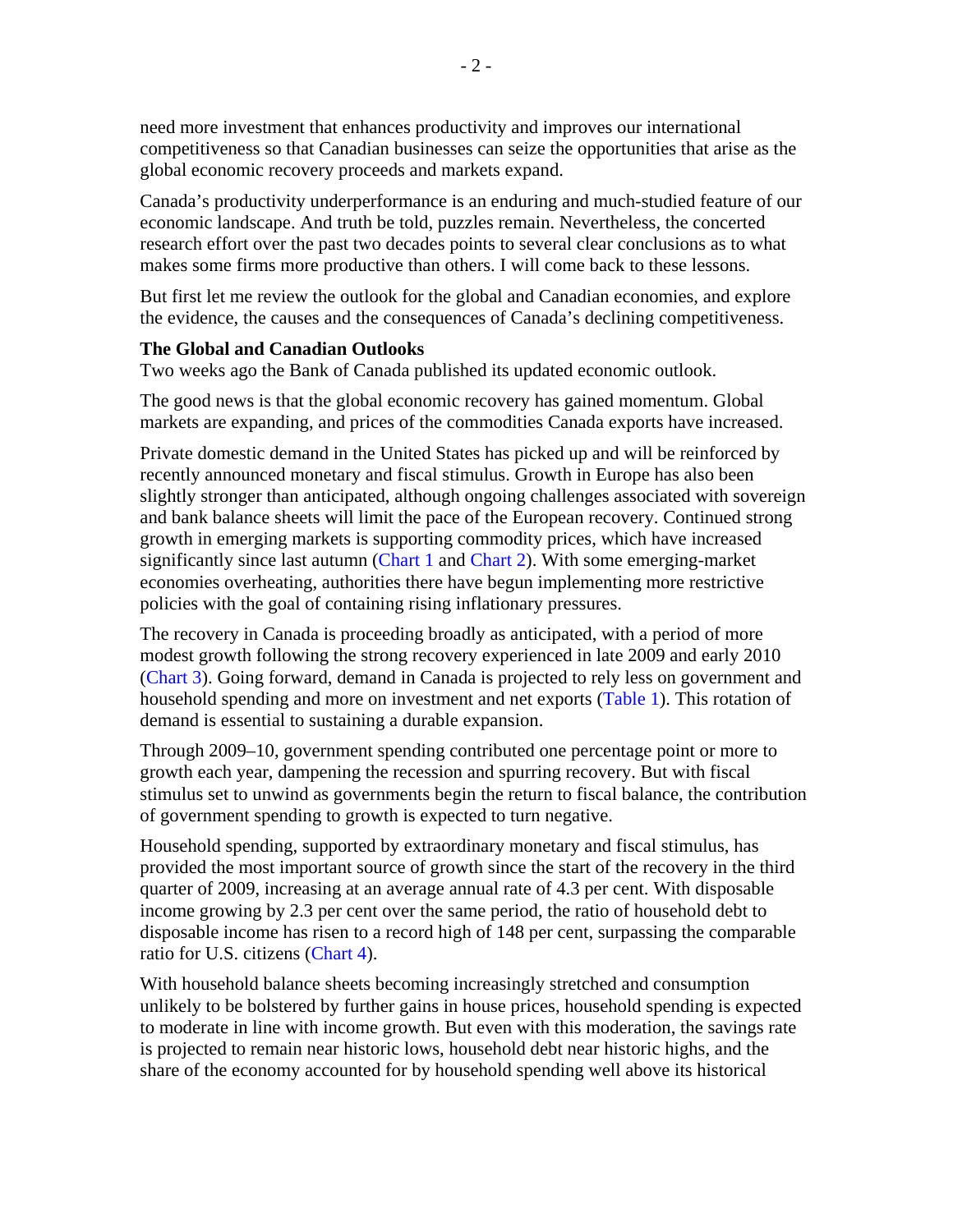average ([Chart 5](#page-10-0) and [Chart 6\)](#page-10-0). Prudent consumers should do no more and could well decide to do less.

This leaves business investment and net exports to pick up the slack.

The prospects for investment are very favourable, reflecting both propitious conditions and business imperatives. The financial positions of Canadian firms are strong. Borrowing costs for Canadian businesses are exceptionally low, access to financing has continued to improve, and the Canadian dollar has appreciated making imported machinery and equipment less expensive in Canadian dollars. Moreover, given the historically large drop in investment through the recession—almost 25 per cent—and the delayed recovery, firms have much depreciated capital to replace. This is reinforced by the imperative to improve productivity amid heightened pressures to become more competitive.

Surveys of business intentions, such as the Bank of Canada's *Business Outlook Survey* and the Conference Board's survey, confirm that firms plan to invest heavily in the year ahead for a variety of purposes, but increasingly to seize new opportunities and improve productivity ([Chart 7](#page-11-0)). Reflecting all these factors, the Bank is expecting a historically strong and sustained rebound in investment, with investment growing at more than 9 per cent this year and next [\(Chart 8\)](#page-11-0).

What about net exports? With the United States—our major trading partner experiencing its worst recession since the Great Depression, our exports were particularly hard hit, falling more than 16 per cent [\(Chart 9\)](#page-12-0). And with a moderate US recovery through 2010, an appreciating Canadian dollar, and relatively strong domestic demand supporting imports, Canada's trade balance turned sharply negative, subtracting 2.3 percentage points from growth in 2010.

Looking forward, the Bank expects an improvement in net exports over the next two years as external demand continues to recover and domestic demand moderates from its previous rapid pace. Nevertheless, competitiveness challenges are likely to mean that Canada will benefit less from improved global demand than in past recoveries. Consistent with the strong rebound in investment, this projection assumes a recovery in trend labour productivity growth from 0.6 per cent in 2010 to 1.1 per cent in 2012. At best this will stop the slide in our relative productivity performance. Making up lost ground will require superior performance by Canadian business.

A key risk to the outlook is that even this modest assumed improvement in productivity could fail to materialize. Particularly if combined with persistent strength in the Canadian dollar, this would jeopardize the recovery in net exports. Moreover, renewed tensions in foreign exchange markets could put additional upward pressure on freely floating currencies.

#### **Canada's Deteriorating Competitiveness**

Canada's current account balance has declined substantially in recent years, reaching a deficit of 4.3 per cent in the third quarter of last year—the largest deficit in 20 years ([Chart 10\)](#page-12-0). This sharp deterioration reflects a large decline in Canada's merchandise trade balance, owing to both strong imports and weak exports. Part of this shift is likely cyclical, reflecting the fact that domestic demand has been much stronger in Canada than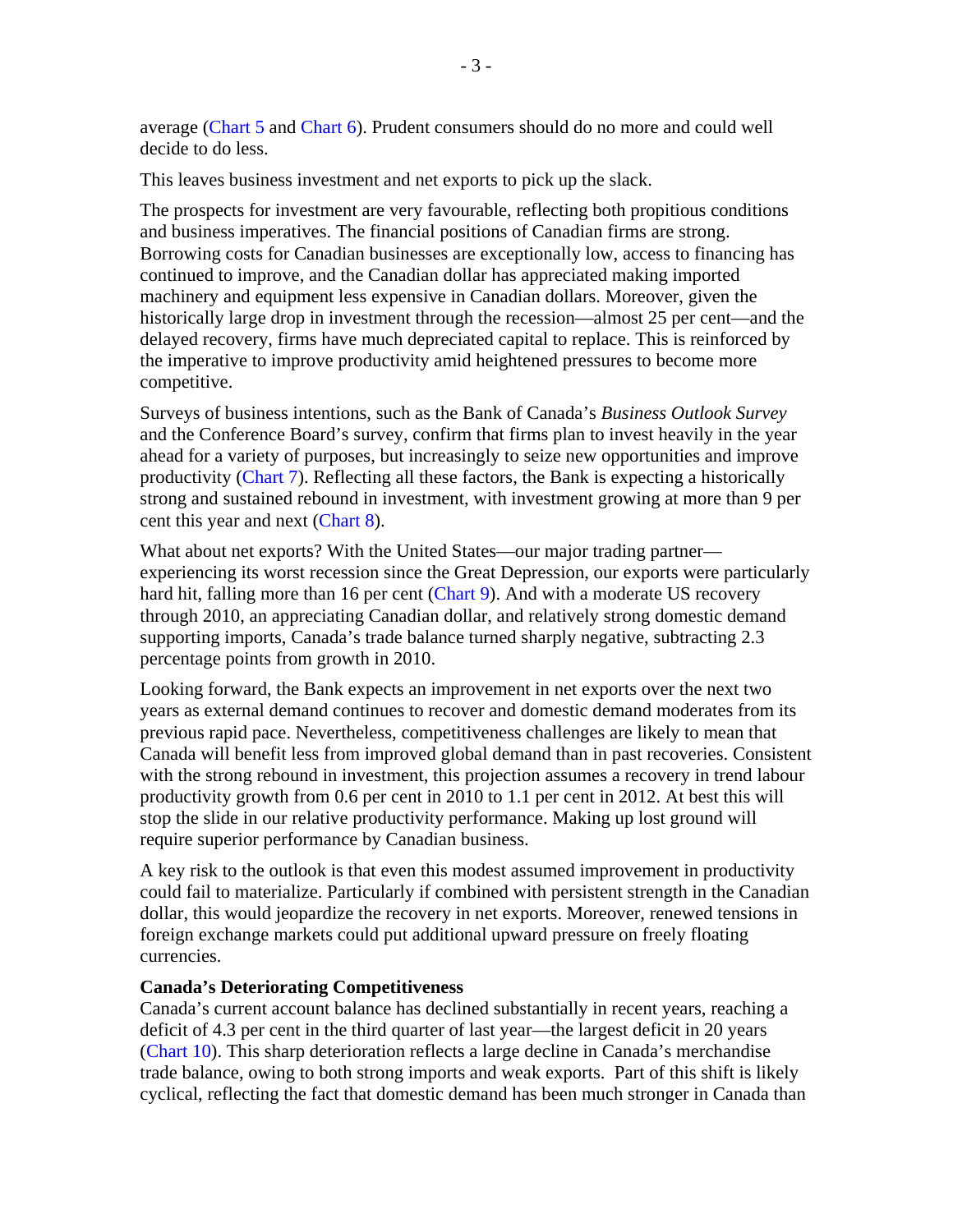in the United States in recent years. This suggests that we should see some cyclical recovery in the trade balance as growth in household spending in Canada moderates while it picks up south of the border.

But another more structural and more worrisome explanation also appears to be at play increased import penetration into Canada and a loss of market share among Canadian exporters abroad. Canadian exporters have lost considerable market share in their largest market. From 2000 to 2010, China increased its share of U.S. imports from 8 per cent to 19 per cent, surpassing Canada as the largest exporter to the United States ([Chart 11\)](#page-13-0). Over the same period, Canada's share of U.S. imports fell from 20 per cent to 14 per cent, with about two-thirds of this decline occurring since 2005. Moreover, while the large rise in China's share is also affecting other countries, a number of countries, notably Mexico, have fared relatively better than Canada.

Over the same period, Canada's competitiveness has declined, with a sharp rise in the labour cost of producing a unit of output in Canada compared with other countries, adjusted for exchange rate movements. The Organisation for Economic Co-operation and Development (OECD) calculates that the Canadian real exchange rate in terms of unit labour costs has appreciated about 17 per cent since the beginning of 2005. The bilateral Canada-U.S. measure shows a 31 per cent increase in relative Canadian unit labour costs over the period.

Relative unit labour costs can be broken down into three components: the nominal exchange rate, relative hourly compensation and relative productivity ([Chart 12\)](#page-13-0). Since the beginning of 2005, the appreciation of the Canadian dollar explains about two-thirds of the increase in unit labour costs in Canada vis-à-vis the United States. Wage growth in the two countries has been broadly similar over the period, leaving productivity underperformance to account for the remaining deterioration in this measure of competitiveness: labour productivity in Canada has grown at an average annual rate of just 0.5 per cent since the first quarter of 2005, compared with 2.1 per cent in the United States.

After a long period of productivity underperformance starting in the 1970s, productivity growth in Canada accelerated in the second half of the 1990s, keeping pace with a roughly coincident pickup in U.S. productivity growth ([Chart 13](#page-14-0)). But since 2001, productivity growth in Canada has slowed to historically low rates. It has languished well below U.S. rates, and has been at the low end compared with our competitors in the U.S. market. This is showing up in our international rankings across a range of competiveness measures. For example, the World Economic Forum, while rating Canada's banking system the soundest in the world three years in a row, dropped Canada's ranking in world competitiveness from 7th in 2000 to 10th in 2010.

Enough measurement. What do we need to do to restore Canada's sagging competitiveness?

#### **Restoring Competitiveness**

The public sector plays an important role in creating conditions to support productivity growth, and it is important to recognize that successive governments in Canada have done many of the right things. Canadian businesses benefit from a sound policy environment with low and stable inflation, sustainable fiscal policy, and well-regulated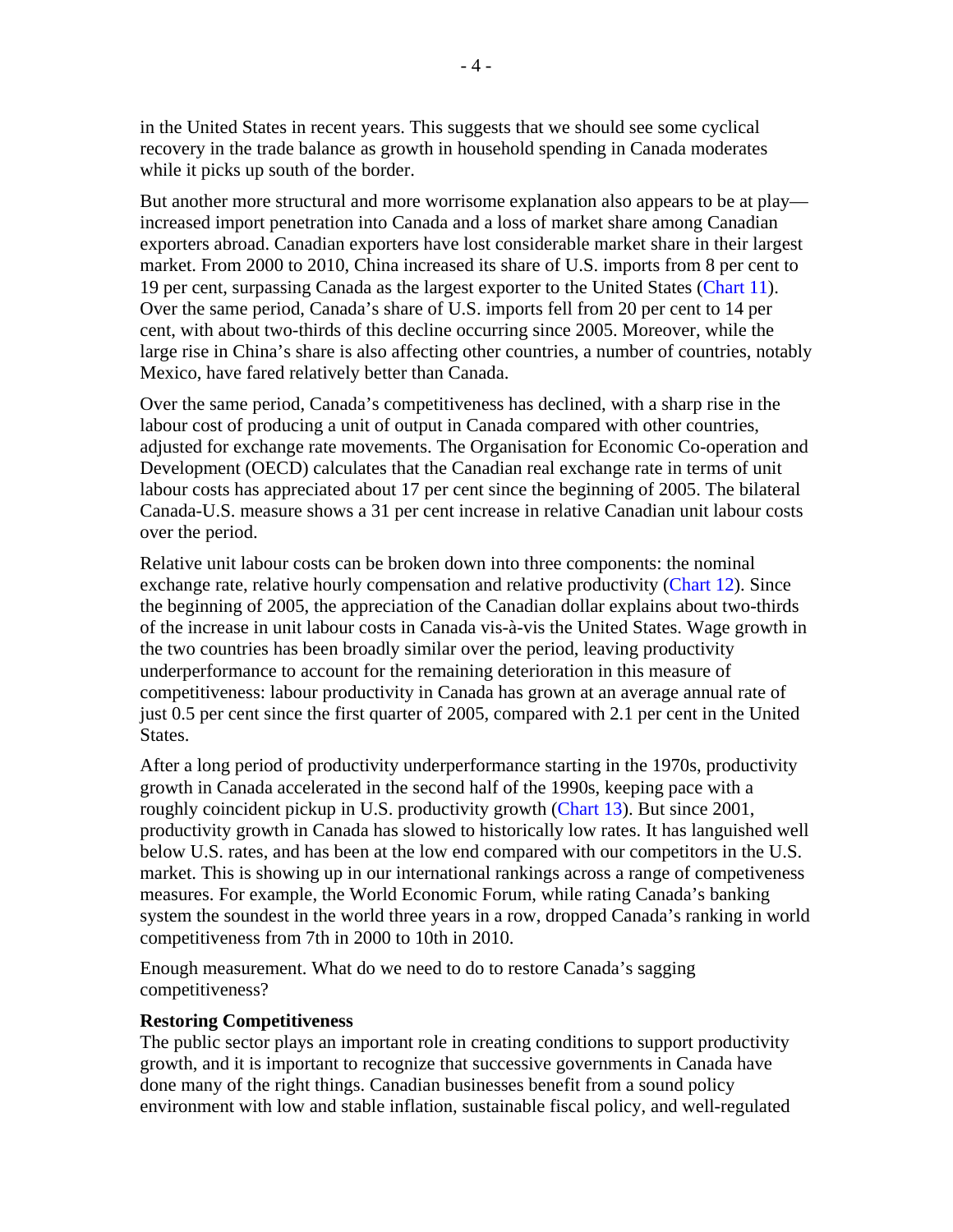financial institutions. A series of important trade agreements have improved access to key markets, and tariff reductions have lowered the cost of intermediate inputs. In addition, a number of measures have substantially improved Canada's tax competitiveness for new investment, making it among the most attractive in the industrialized world.

But while the public sector can sow the seeds of productivity gains, it is up to the private sector to reap the harvest. And it is time for business to step up and deliver. That means getting on with the job of investing, innovating, developing new markets, and finding new, more efficient ways of organizing and executing production.

Needless to say, there are many different business strategies to achieve success. But the results of research over the past two decades are increasingly suggesting a number of specific directions for businesses in search of improved productivity. In particular, while productivity puzzles remain, what has come into clearer focus is that the more productive firms tend to:

- invest more in machinery and equipment ( $M&E$ ), particularly in information and communications technology (ICT),
- invest more in research and development  $(R&D)$  and innovation,
- **EXECUTE:** employ more workers with higher educational attainment,
- and compete in foreign markets.

Looking at how Canadian businesses stack up along these dimensions, there is room for improvement.

Canadian businesses on average invest less in M&E and ICT than their U.S. counterparts. Between 1987 and 2009 Canadian investment per worker in M&E and ICT averaged 77 per cent and 59 per cent, respectively, of that invested in the United States. By 2009, on average, Canadian workers had only about half as much M&E and ICT capital stock to work with as their U.S. counterparts.

Canada has a well-educated workforce that compares favourably when it comes to primary and post-secondary education, but Canadian firms lag in the employment of PhDs and other post-graduates, especially in the sciences, engineering, and business. There are both demand and supply elements to improving along this dimension, but business has an important role to play by placing greater value on advanced education.

In business sector spending on R&D, Canada ranks a disappointing 17th among OECD countries, and when it comes to innovation, the World Economic Forum rates us  $19<sup>th</sup>$ , far behind the United States, Germany and Japan. Admittedly this may exaggerate the R&D gap as Canadian firms also import a significant share of R&D from foreign countries and by some other measures the gap looks smaller: for example, the World Economic Forum ranked Canada  $7<sup>th</sup>$  for university-industry collaboration in R&D. Our biggest trading partner ranked first.

On openness and competition, we are a trading nation and have been very fortunate to be right beside the biggest market in the world. But as growth shifts to emerging markets, finding new markets in Asia and Latin America will be critical. Emerging-market economies now represent one-half of all import growth and about two-thirds of global economic growth.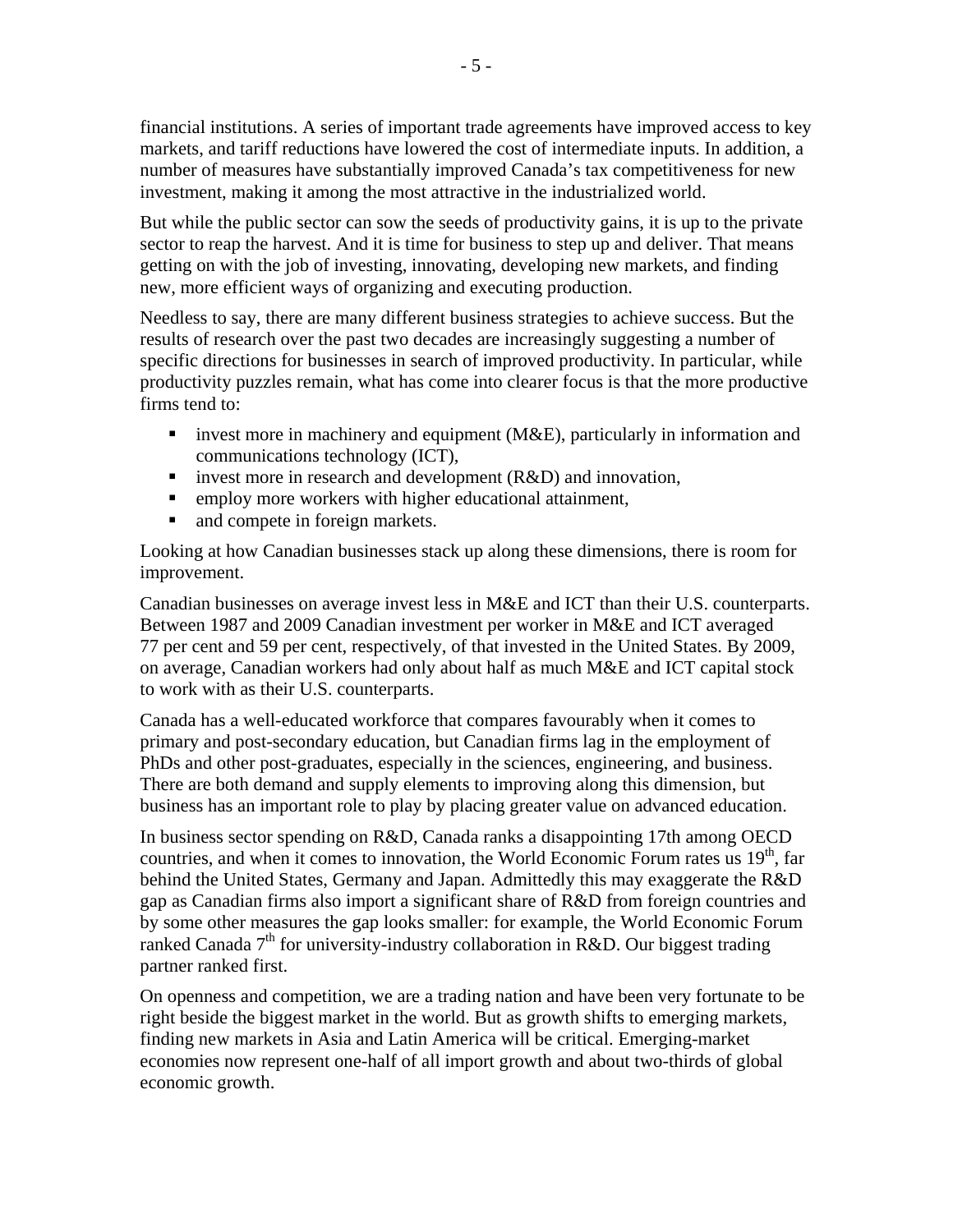#### Let me conclude.

#### **Conclusion**

Canada's poor productivity performance is not a new story. And there are certain facts we cannot avoid. Our workforce is aging and our labour force growth is declining. We have to compete against more countries in a globalized marketplace, and we are facing greater direct competition as emerging-market economies move up the value chain. These forces put a premium on raising our productivity growth.

But our productivity performance has been particularly weak in recent years. And this now risks holding back the recovery if competitiveness challenges restrain net export growth. As stretched households in Canada pull back and government stimulus unwinds, business investment and net exports must play bigger roles in driving growth. If we needed another more immediate reason to invest in productivity gains and improve our competitiveness, this is it.

At the Bank of Canada we don't forecast the value of the Canadian dollar, but counting on a much weaker dollar to regain business competitiveness looks like a risky business model. A cheap currency is not a business strategy. Business needs to get on with investing and turning these investments into lower unit labour costs and improved competitiveness. The first part—more investment—is at least under way, and the latest productivity numbers offer a glimmer that we could begin moving in the right direction on competitiveness.

Businesses in Canada can let things happen, make them happen, or see what happened. Let's make them happen.

Thank you.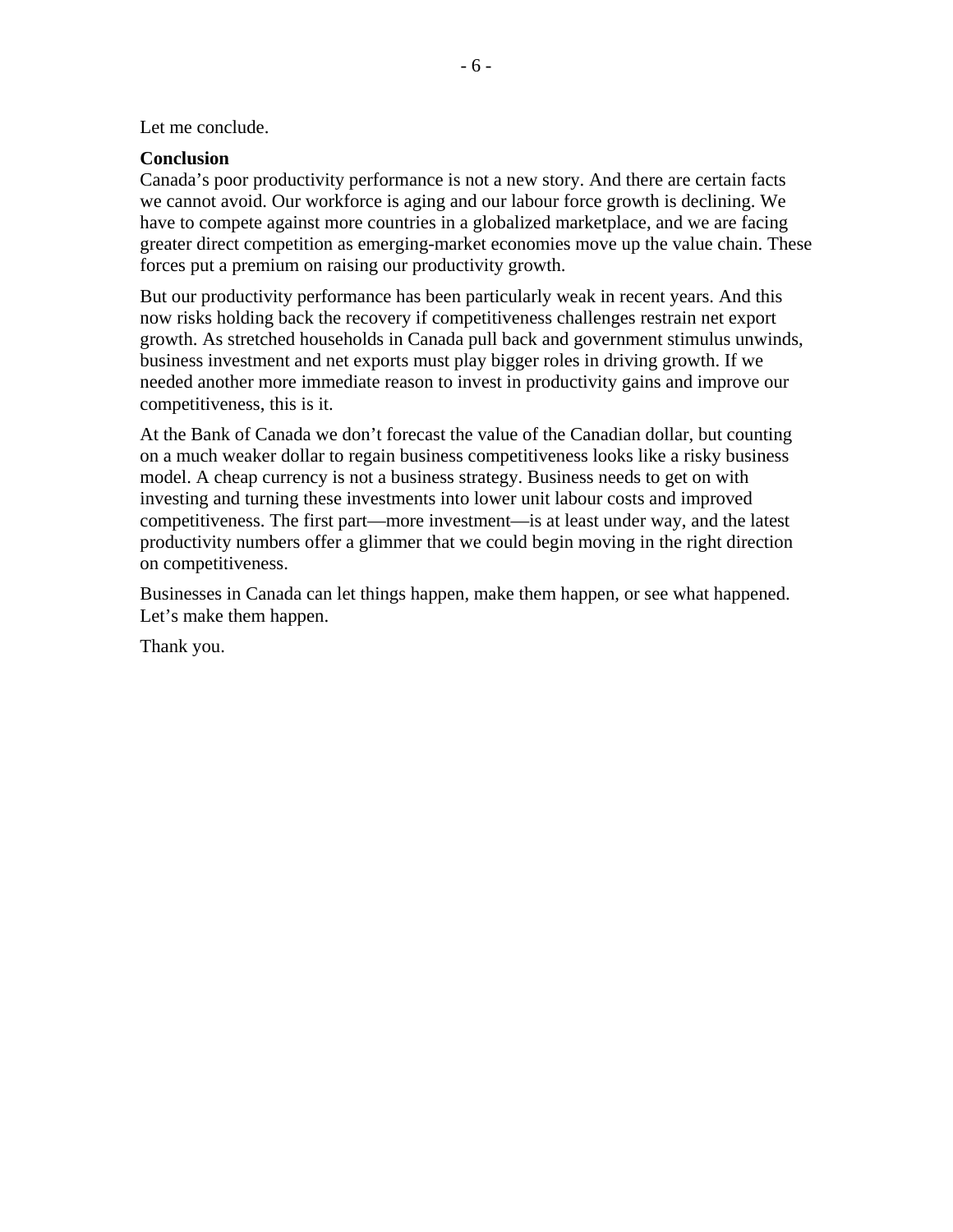# **Appendix**

# **Canada's Competitive Imperative: Investing in Productivity Gains**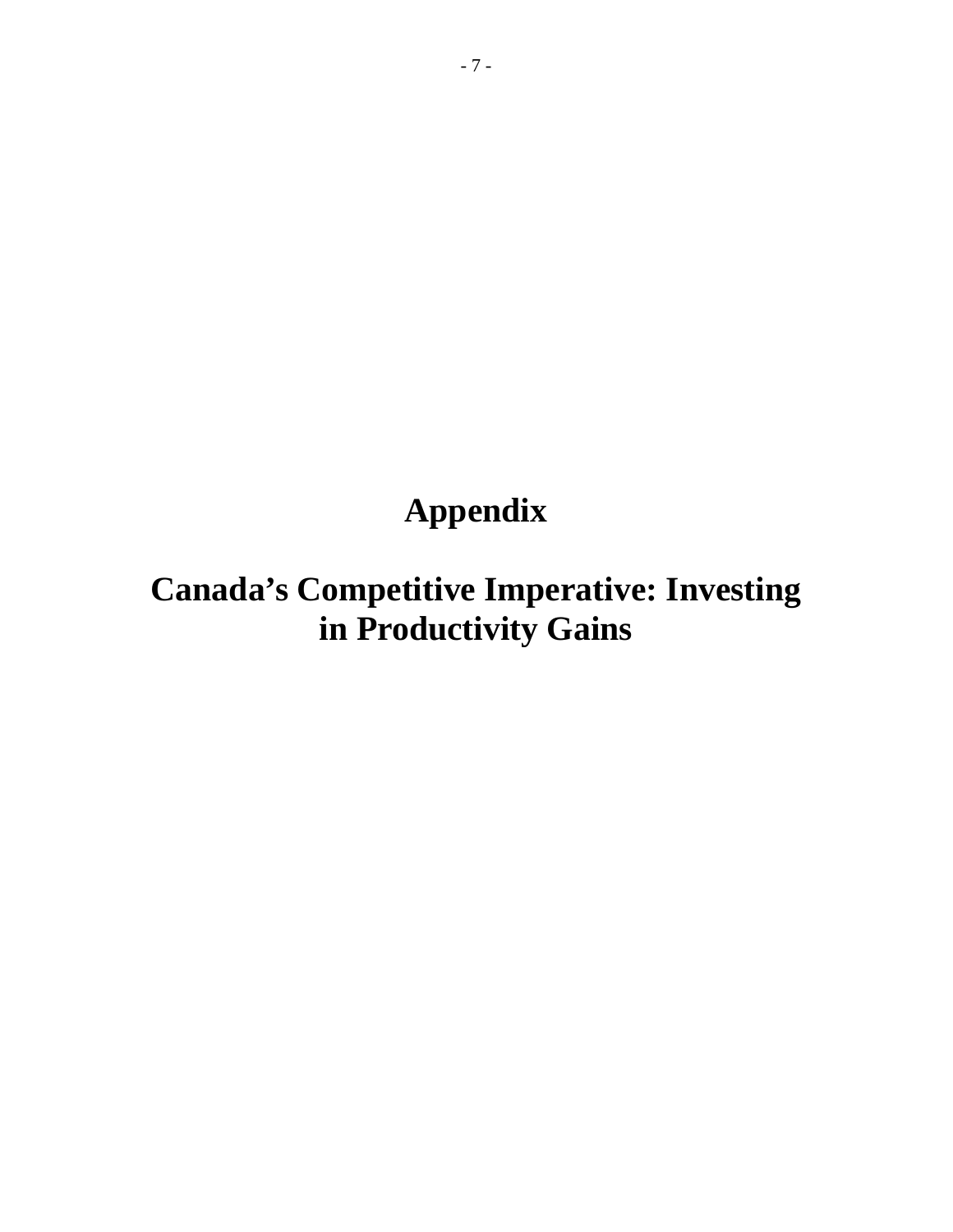

## <span id="page-7-0"></span>Chart 1: Emerging‐market economies drive global growth

Note: For advanced economies, quarterly data are shown. For emerging-market economies, only data for the third quarter of each year are shown.

Sources: Statistics Canada, U.S. Bureau of Economic Analysis, Eurostat, Japanese Cabinet Office Last observation: 2010Q3 and International Monetary Fund

## Chart 2: Global commodity prices have risen

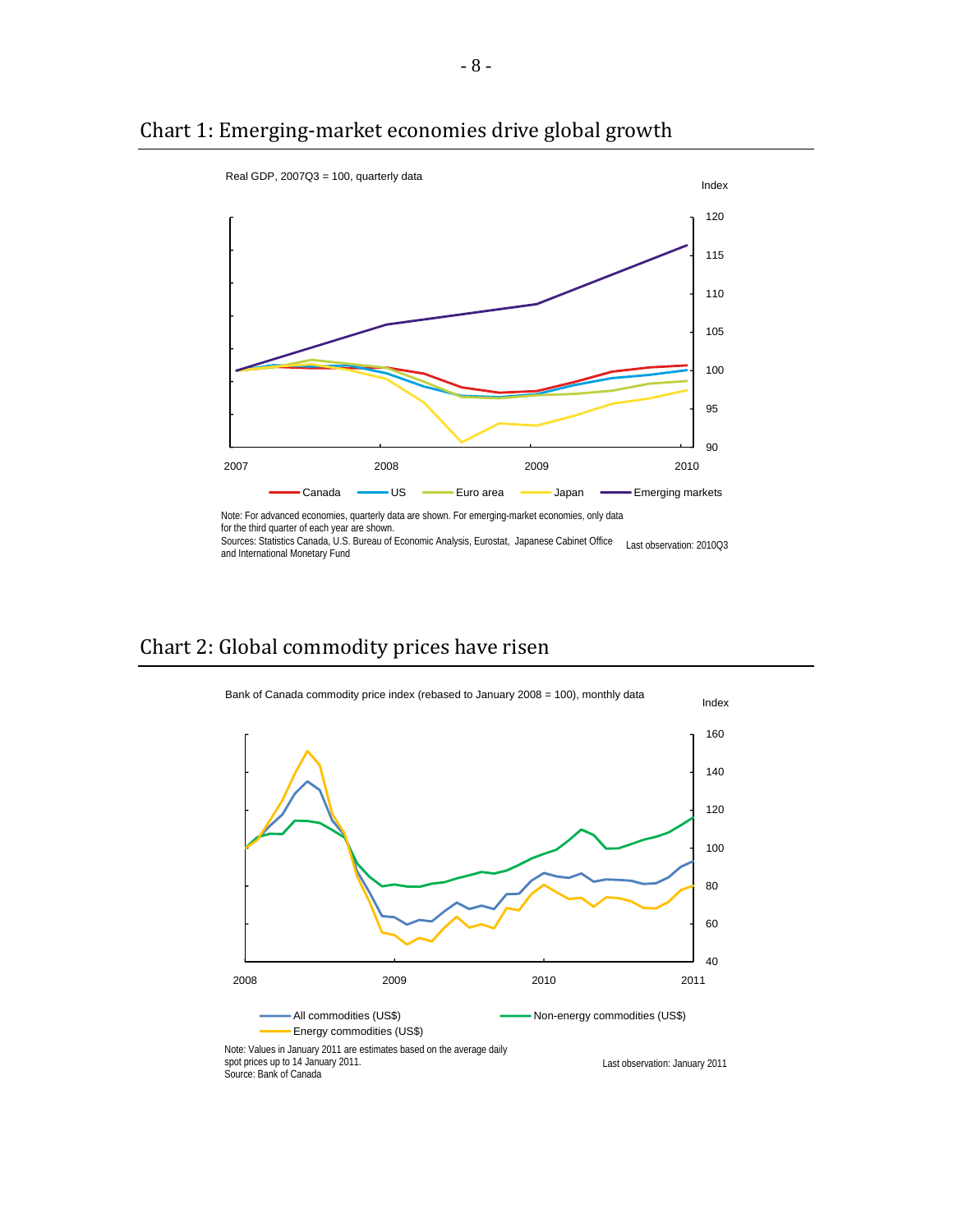

<span id="page-8-0"></span>Chart 3: Real GDP growth in Canada

Chart 4: Canada's household debt‐to‐income ratio on the rise

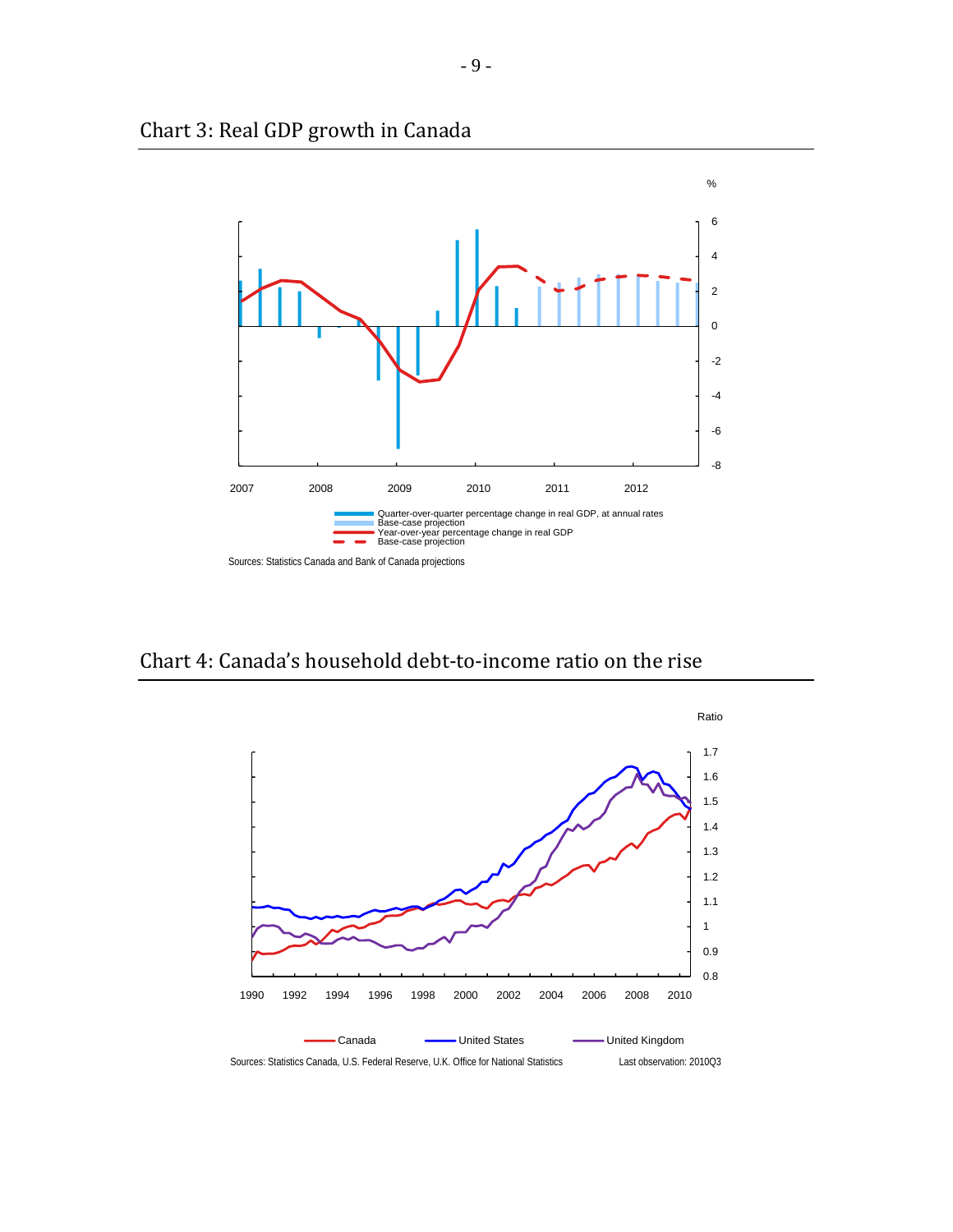|                                     | 2009   | 2010   | 2011   | 2012   |
|-------------------------------------|--------|--------|--------|--------|
| Consumption                         | 0.2    | 1.9    | 1.4    | 1.2    |
| Housing                             | $-0.6$ | 0.7    | $-0.1$ | 0.0    |
| Government                          | 1.2    | 1.0    | 0.0    | $-0.5$ |
| <b>Business fixed</b><br>investment | $-2.6$ | 0.6    | 1.1    | 1.2    |
| Subtotal: Final<br>domestic demand  | $-1.8$ | 4.2    | 2.4    | 1.9    |
| <b>Exports</b>                      | $-4.7$ | 1.9    | 1.8    | 1.9    |
| Imports                             | 4.9    | $-4.2$ | $-1.7$ | $-1.2$ |
| Subtotal: Net exports               | 0.2    | $-2.3$ | 0.1    | 0.7    |
| Inventories                         | $-0.9$ | 1.0    | $-0.1$ | 0.2    |
| <b>GDP</b>                          | $-2.5$ | 2.9    | 2.4    | 2.8    |

<span id="page-9-0"></span>Table 1: Contributions to average annual real GDP growth (percentage points)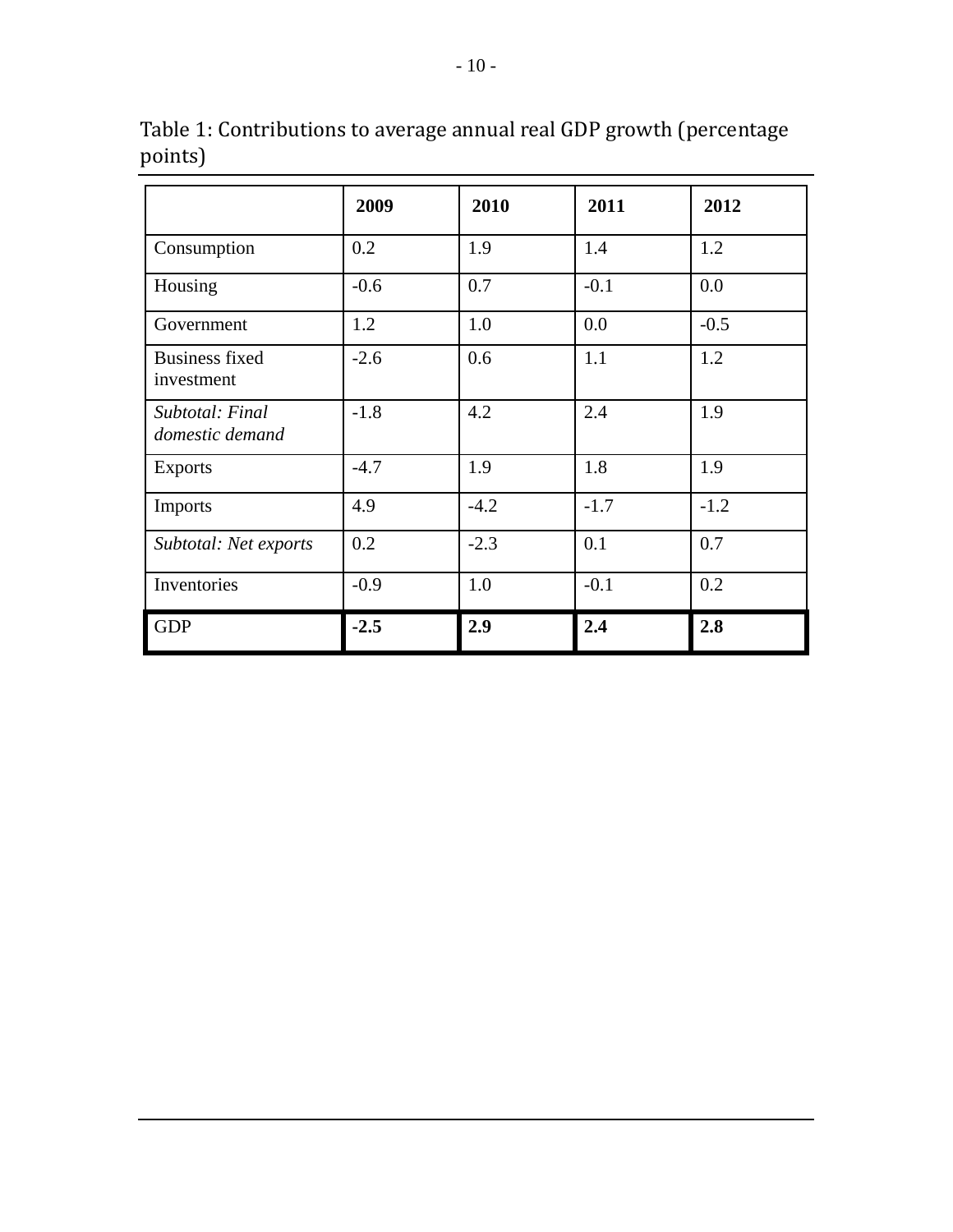

## <span id="page-10-0"></span>Chart 5: Personal savings rate in Canada projected to remain near historic lows

## Chart 6: The contribution of household expenditures to GDP is expected to fall but remain well above its historical average



Sources: Statistics Canada and Bank of Canada calculations and projections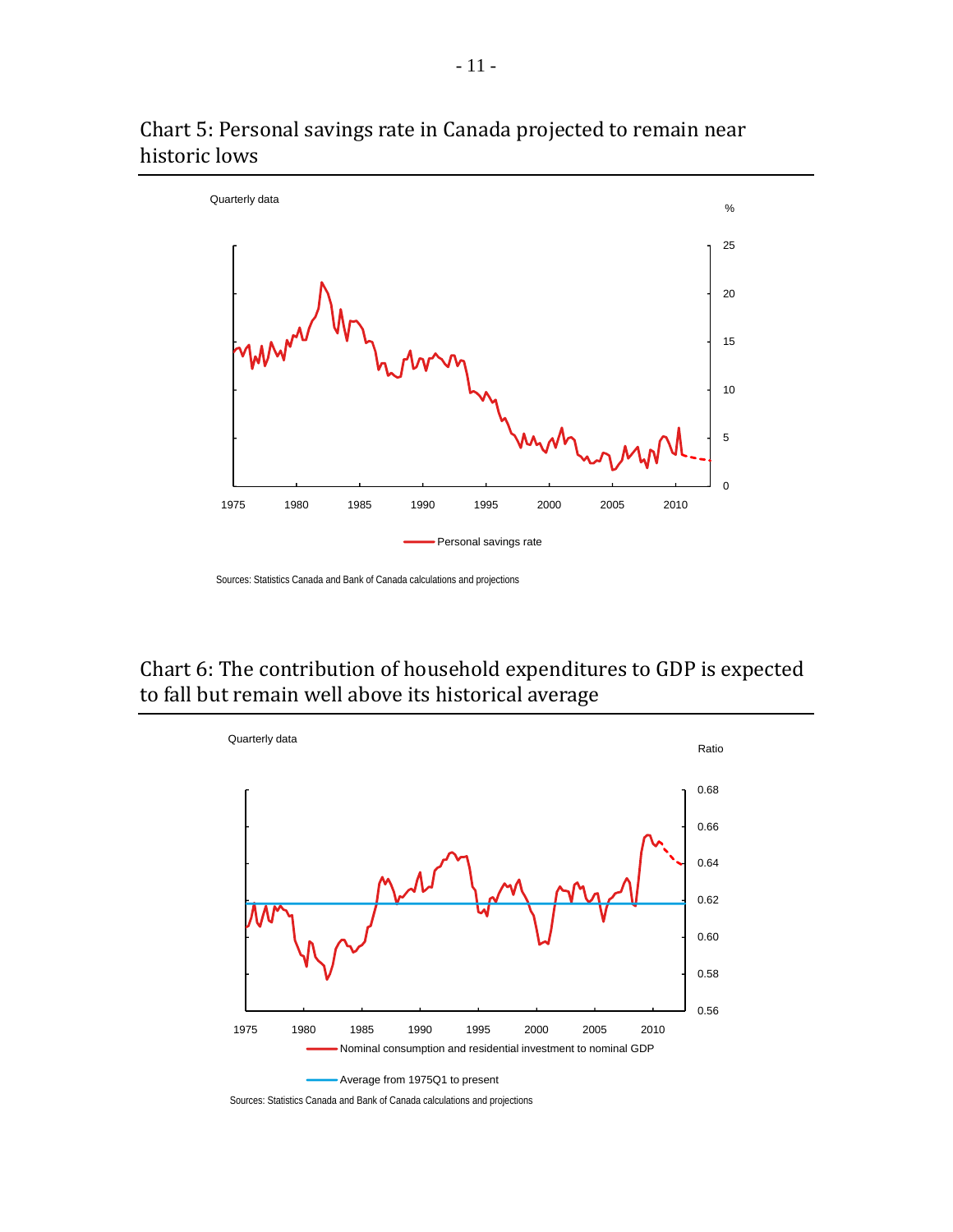<span id="page-11-0"></span>



### Chart 8: Business fixed investment is expected to rebound strongly



Sources: Statistics Canada and Bank of Canada calculations and projections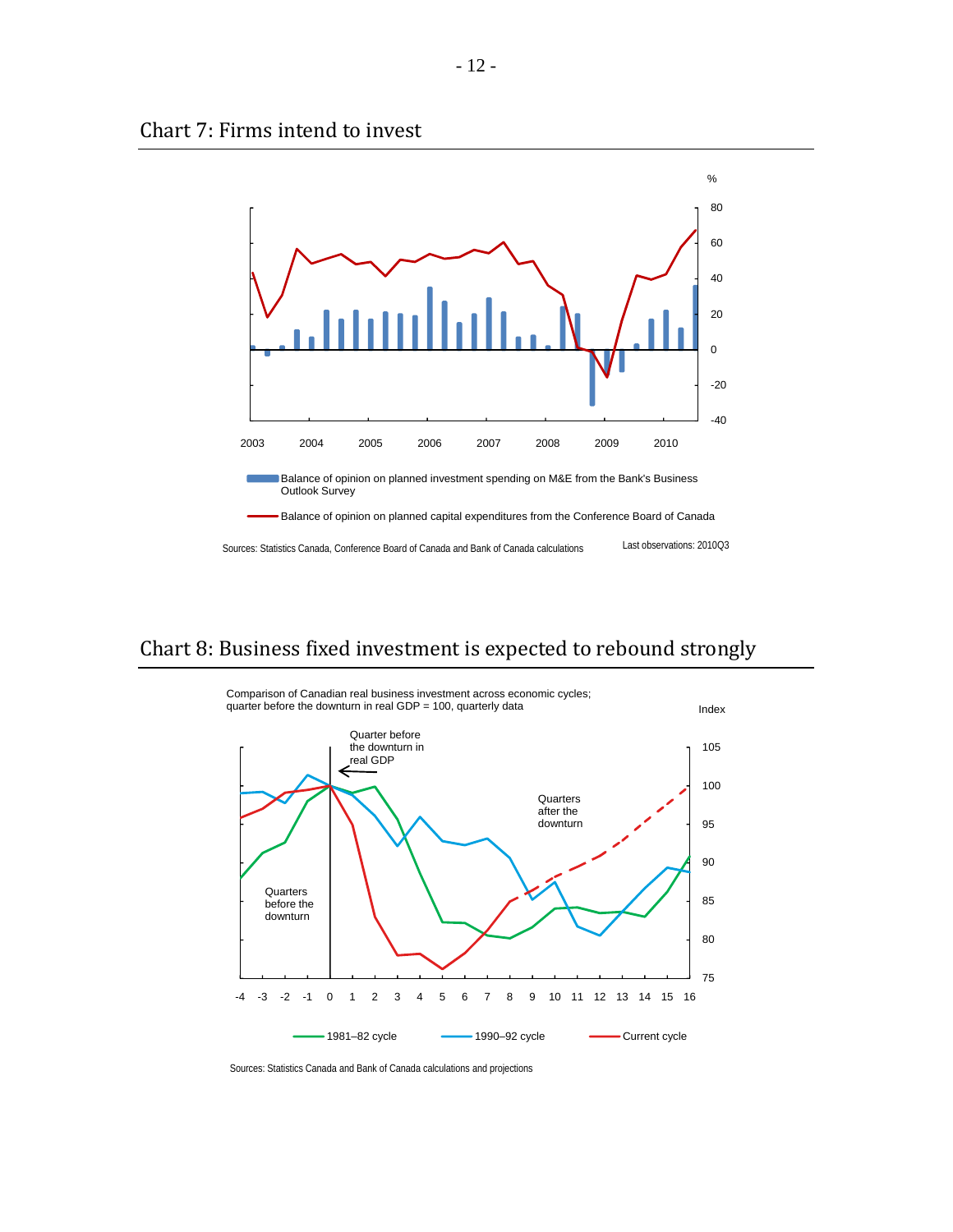

### <span id="page-12-0"></span>Chart 9: Canadian exports fell sharply in the recession

Chart 10: Canada's current account balance has declined sharply



Sources: Statistics Canada and Bank of Canada calculations Last observation: 2010Q3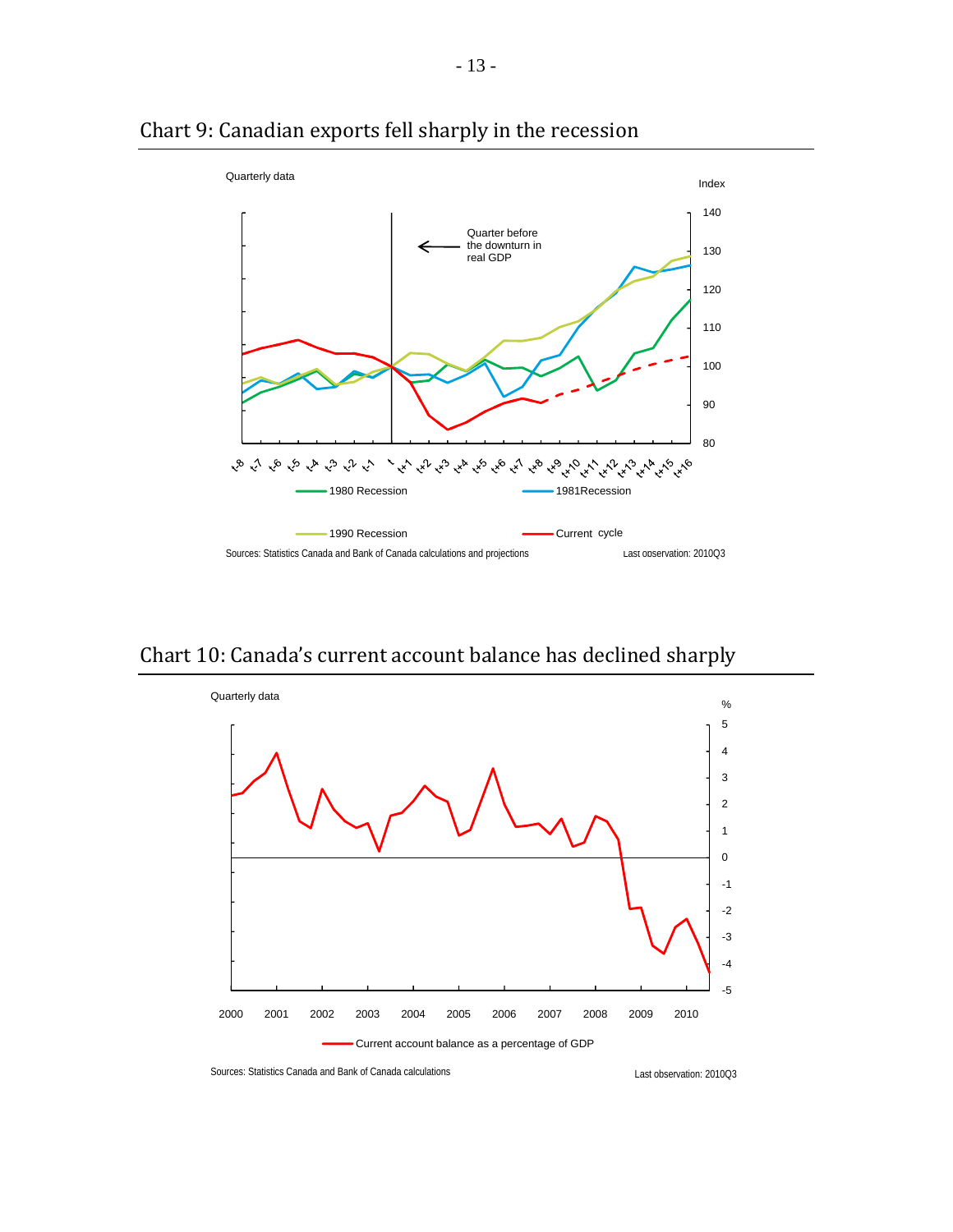

### <span id="page-13-0"></span>Chart 11: Canada is losing share of the U.S. import market

## Chart 12: A strong Canadian dollar and poor productivity explain Canada's weak competitiveness